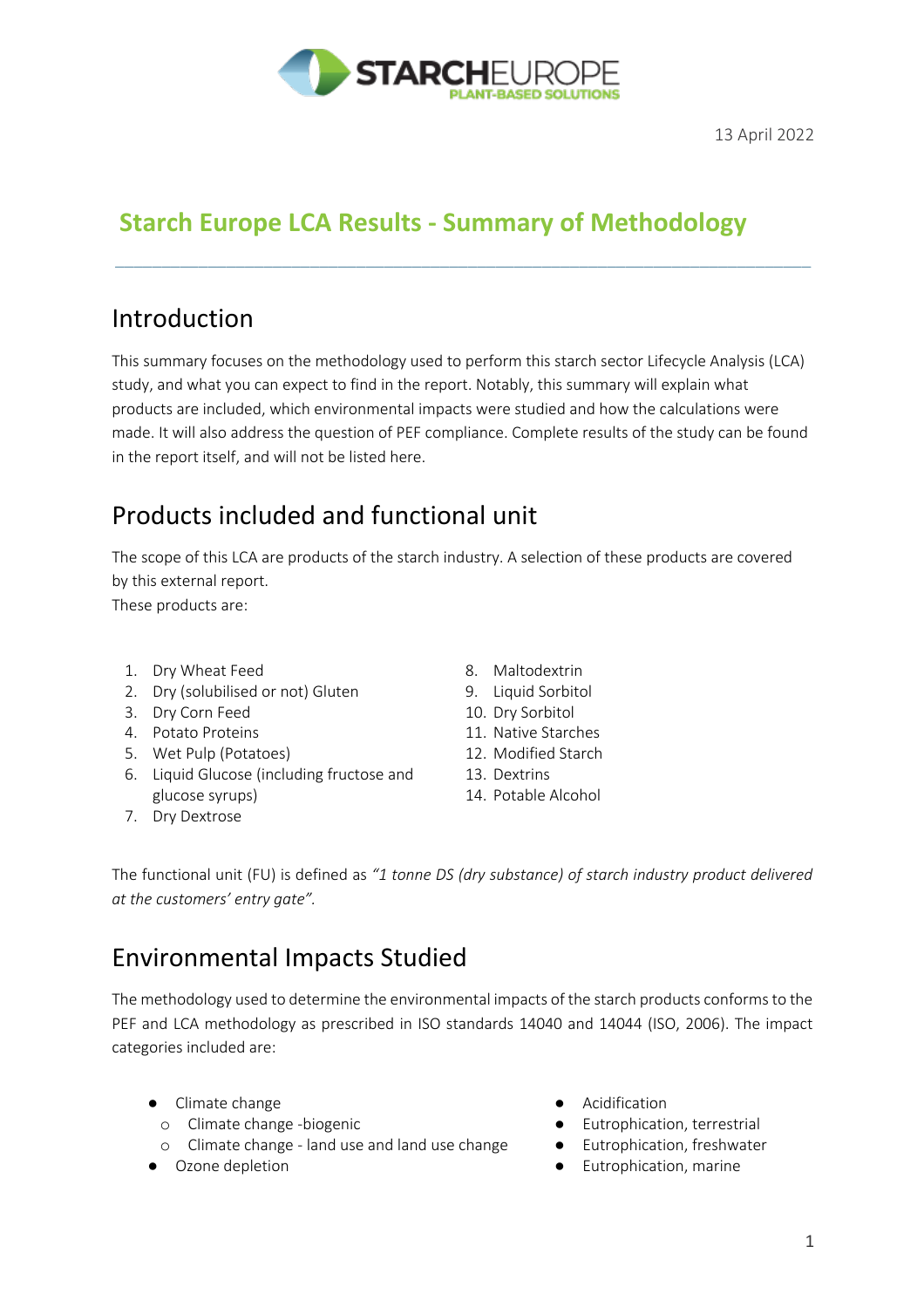

13 April 2022

- Human toxicity, cancer
- Human toxicity, non-cancer
- Particulate matter
- Ionising radiation, human health
- Photochemical ozone formation, human health
- Ecotoxicity, freshwater
- Land use
- Water use
- Resource use, minerals and metals
- Resource use, fossils

#### Agriculture Database Used

The background data on **agriculture**, i.e. growing of wheat, maize and potato crops, that was used in this study was obtained from the Agri-footprint database (Agri-footprint 5 – economic allocation). Company-specific data on purchased amounts of wheat, maize and potatoes and their countries of origin were provided by Starch Europe members. This data was combined into an averaged and weighted dataset.

### Allocation Methods Used

Multi-functional processes are handled according to the prescriptions of the PCR. For the agricultural processes economic allocation has been applied, for the starch industry processes physical allocation based on dry substance mass has been applied. Mass allocation was chosen because:

- Mass allocation offers the clearest picture throughout the process tree, it relates directly to the functional unit, and is based on the best available data.
- The impact of the starch slurry process is caused mainly by energy use. As the impact of energy use for cleaning, milling, grinding, rasping,… is directly related to the mass of the process inputs, it is logical to distribute these impacts to the outputs by mass allocation.
- In theory, allocation should be done based on a physical property that is relevant to the function of the provided co-products. The physical characteristics that are relevant for the function of the different co-products differ per starch industry product and as such it is not possible to set one single characteristic which is relevant for all the different output products other than mass.

### PEF Compliance

In view of their mission to assure a reliable and sustainable supply of safe starch-based ingredients, Starch Europe (the European starch industry association) has published various studies on the environmental impact of the starch industry's products over the past decade. In 2012, a study with environmental profiles of a wide range of products was published, based on data collected from a significant number of starch plants across the EU in 2010. In 2015, Starch Europe published its Product Category Rules (PCRs) for the products of the starch industry. The PCRs were based upon the developments in LCA methodology that were ongoing at that time, such as the guidelines recommended by the Commission's Product Environmental Footprint pilots.